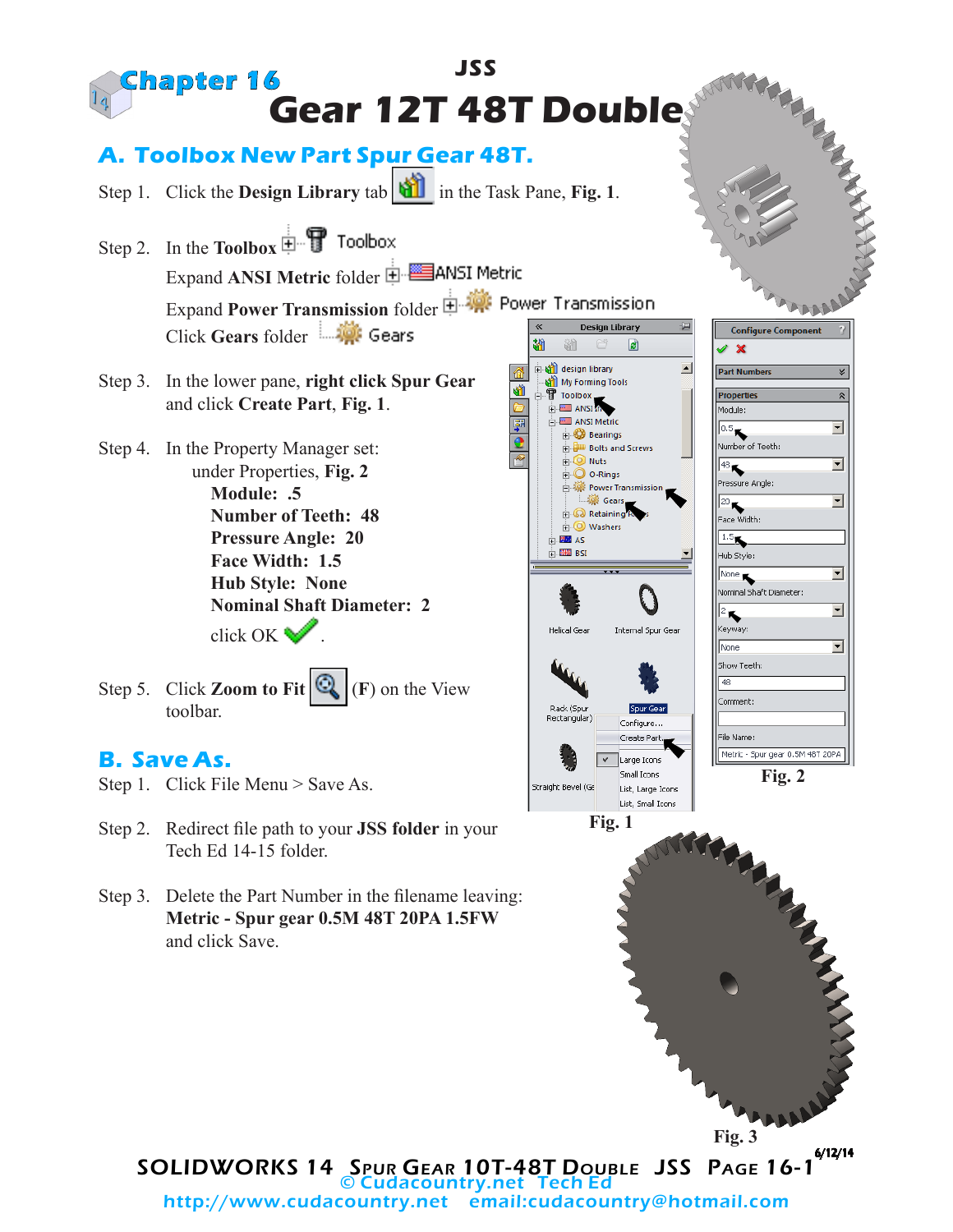## **C. Create Plane.**

Step 1. Click **Plane 3**  $\Diamond$  in the Feature Manager to select Plane, **Fig. 4**.



6 B.

 $\bullet$ 

Metric - Spur gear 0.5M 48T 20PA

 $\mathbf{v}$ 

 $\hat{\mathbf{Q}}$  Plane V X ÷

Message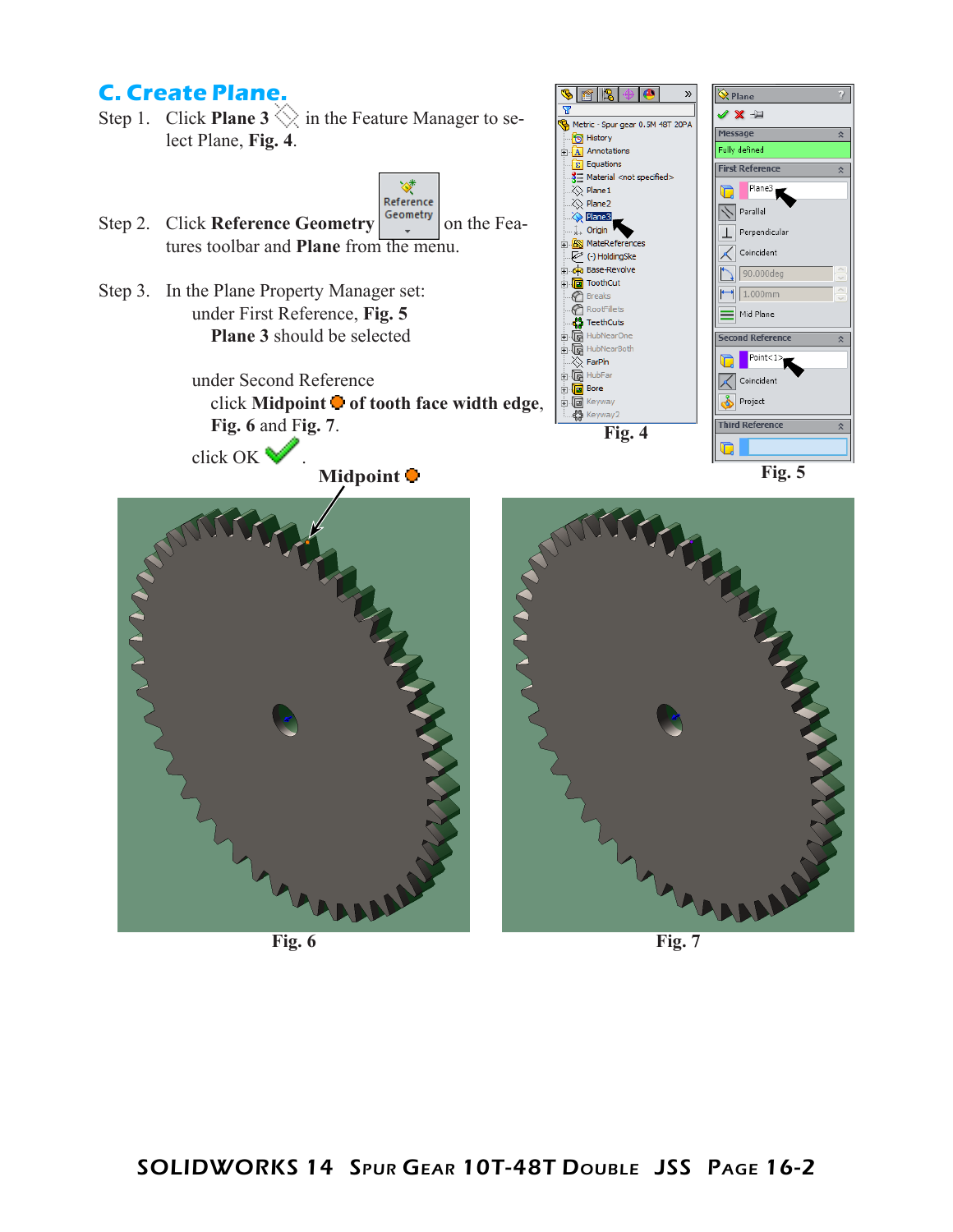#### **D. Pitch Circle.**  $\gg$ Step 1. Click new **Plane4** in the Feature Manager and click **Sketch** Metric - Spur gear 0.5M 48T 20PA **D** History on the Context toolbar, **Fig. 8**.  $\mathbf{A}$  Annotations  $\sqrt{\sum_{i=1}^{n} E_{i}}$  Equations  $\frac{3}{2}$  Material <not specified>  $\overline{\diamondsuit}$  Plane 1 Step 2. Click **Normal To**  $\begin{array}{|c|c|c|} \hline \end{array}$  on the Standard Views toolbar. (**Ctrl-8**)  $\gg$  Plane2  $\gg$  Plane3 Origin Step 3. Click **Circle**  $\bigcirc$  (S) on the Sketch toolbar. **R** MateReferences (-) HoldingSke **Gio** Base-Revolve ToothCut **P** Breaks Step 4. Draw a circle starting at the Origin  $\left| \right|$ , **Fig. 9**. RootFillets *C* RootFillets<br>**C**<sub>p</sub> TeethCuts HubNearOne **HubNearBoth** ÷ Q ℯ  $\overline{\otimes}$  FarPln Step 5. Click **Smart Dimension**  $\begin{bmatrix}$  Smart (S) on the Sketch toolbar. ∔ி⊌ Hubl 宿帰勺手 由信 Bore  $@A$ Ė Step 6. Dimension circle **diameter 24**, **Fig. 9**. Module \* Number of Teeth = Pitch diameter **Fig. 8** or **.5 \* 48 = 24** 24 Exit Step 7. Click **Exit Sketch Sketch** on the Sketch toolbar. **E. Material ABS Plastic.** Step 1. Click **Isometric T** on the Standard Views toolbar. (**Ctrl-7**) Step 2. **Right click Material**  $\frac{3}{5}$  in the Feature Manager and click **Edit Material**. **Fig. 9** Step 3. **Expand Plastic** in the material tree and select **ABS**. Click **Apply** and **Close**. Step 4. Save. Use **Ctrl-S**.

**Fig. 10**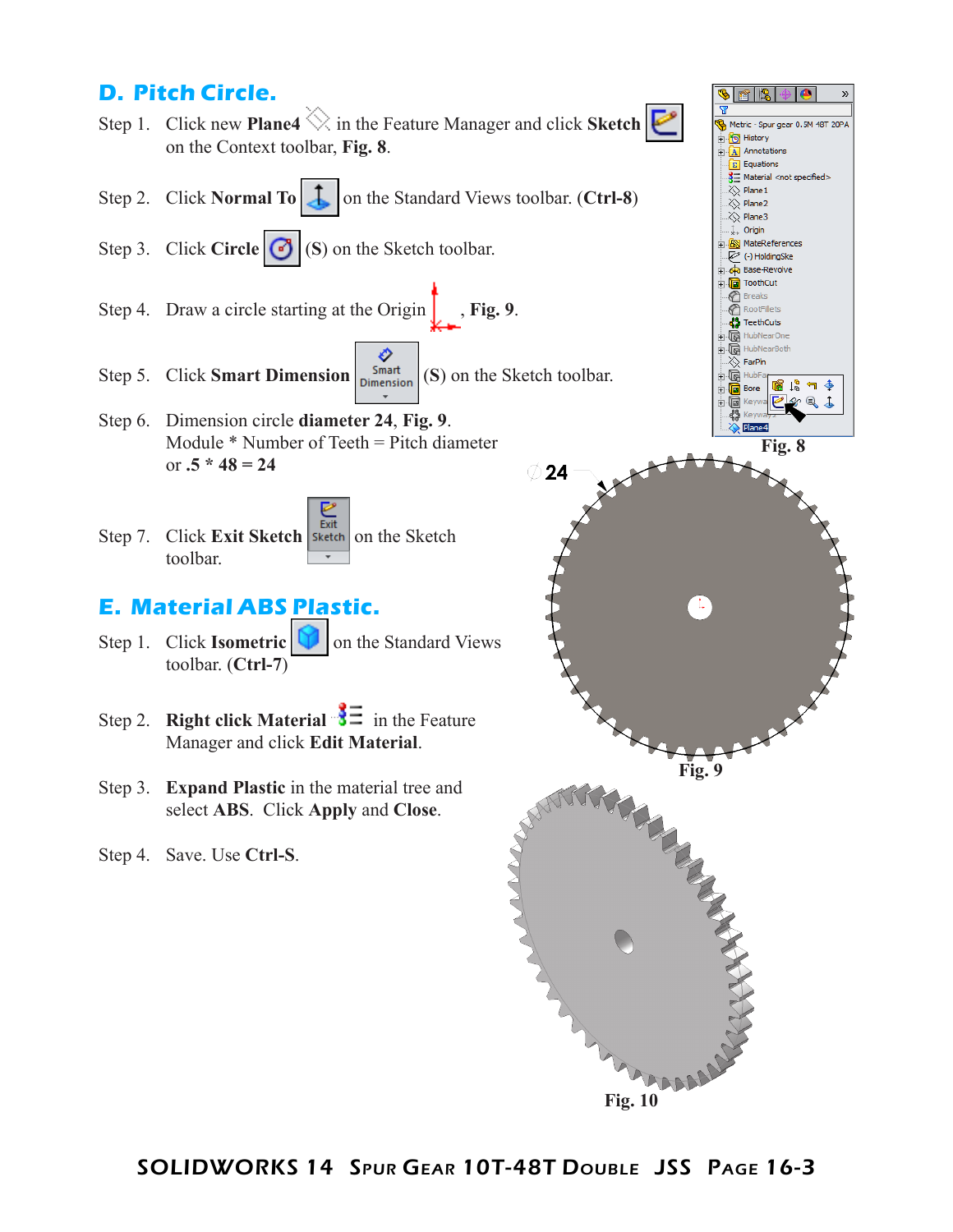# **F. Insert Part - Gear 12T.**



SOLIDWORKS 14 Spur Gear 10T-48T Double JSS Page 16-4 **Fig. 16**